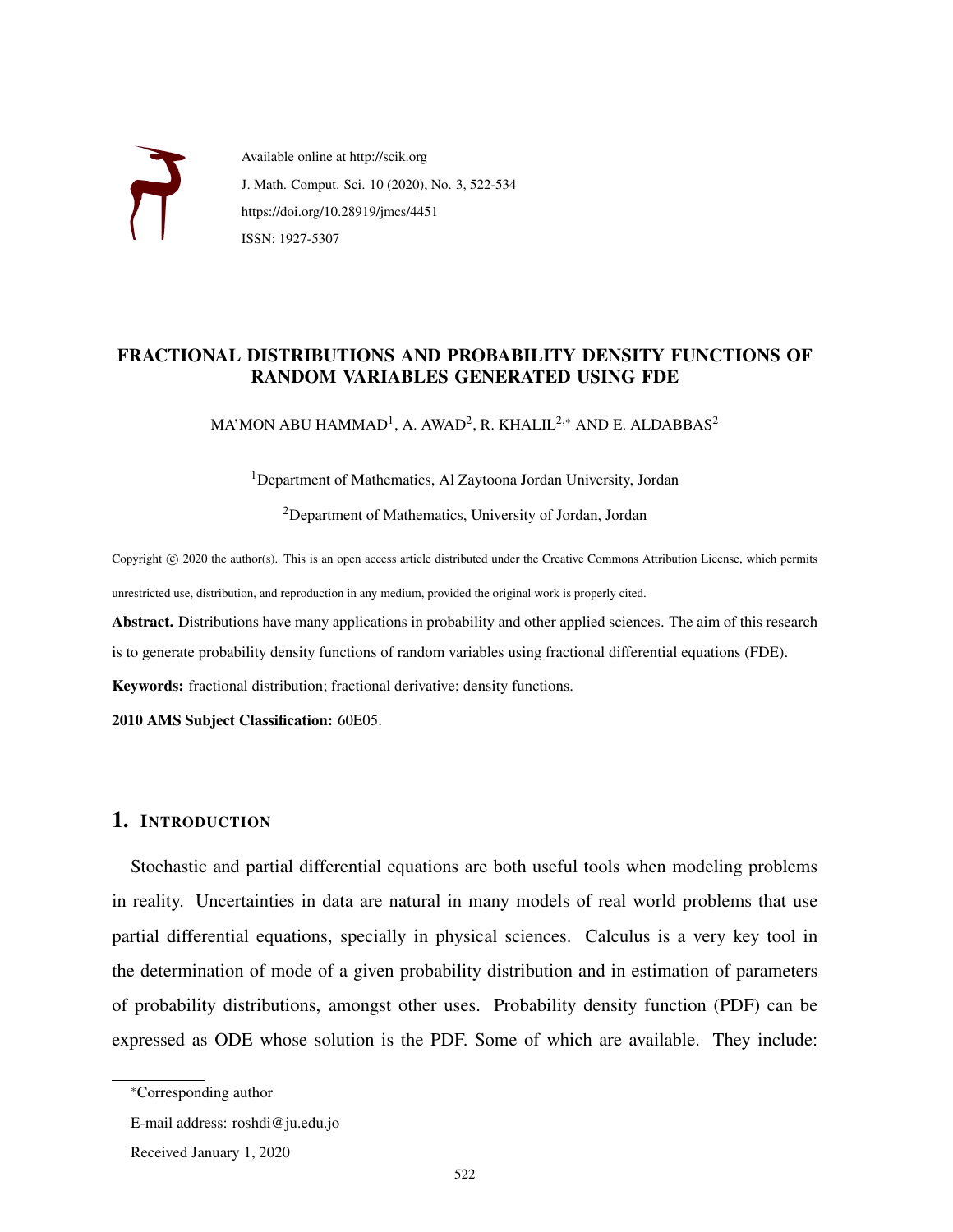FRACTIONAL DISTRIBUTIONS AND PROBABILITY DENSITY FUNCTIONS OF RANDOM VARIABLES 523 Laplace distribution ([4, 5]), beta distribution ([3]), raised cosine distribution ([10]), Lomax distribution ([2]), beta prime distribution or Inverted beta distribution ([6]).

Various systems of distributions have been constructed to provide approximations to a wide variety of distributions, see, e.g., Johnson et al. 1994. One of these systems is the Pearson system. A continuous distribution belongs to this system if its probability density function (PDF)  $f(x)$  satisfies a differential equation of the form

$$
\frac{df(x)}{dx} = \frac{x+\lambda}{\beta x^2 + \gamma x + \eta} f(x)
$$

where  $\lambda, \beta, \gamma$ , and  $\eta$  are real parameters such that  $f(x)$  is a PDF. Based on these parameters , Pearson ([7, 8]) classified these distributions into a number of types known as Pearson Types I – VI. Later in another paper, Pearson ([9]) defined more special cases and subtypes, known as Pearson Types VII - XII. Many well-known distributions are special cases of Pearson Type distributions which include Normal and Student t distributions (Pearson Type VII), Beta distribution (Pearson Type I), Gamma distribution (Pearson Type III), among others.

There are many types of fractional derivatives known in the literature. In this paper we will use the most recent one: The conformable fractional derivative:

**Definition 1.1.** *Let*  $\alpha \in (0,1]$  *and*  $f : E \subseteq (0,\infty) \to \mathbb{R}$ *. For*  $x \in E$  *let* 

$$
D^{\alpha} f(x) = \lim_{\varepsilon \to 0} \frac{f(x + \varepsilon x^{1-\alpha}) - f(x)}{\varepsilon}.
$$

*If the limit exists then it is called the*  $\alpha$  – *conformable fractional derivative of f at x. For*  $x = 0$ ,  $D^{\alpha} f(0) = \lim_{x \to 0} D^{\alpha} f(0)$  *if such limit exists.* 

#### This definition satisfies:

 $1.D^{\alpha}(af+bg) = aD^{\alpha}(f) + bD^{\alpha}(g)$ , for all  $a, b \in \mathbb{R}$ .  $2.D^{\alpha}(\lambda) = 0$ , for all constant functions  $f(t) = \lambda$ .

Further, for  $\alpha \in (0,1]$ . Let  $f, g$  be  $\alpha$  –differentiable at a point *t*, with  $g(t) \neq 0$ . Then 3.  $D^{\alpha}(fg) = fD^{\alpha}(g) + gD^{\alpha}(f)$ .

4. 
$$
D^{\alpha}(\frac{f}{g}) = \frac{gD^{\alpha}(f) - fD^{\alpha}(g)}{g^2}
$$

We list here the fractional derivatives of certain functions,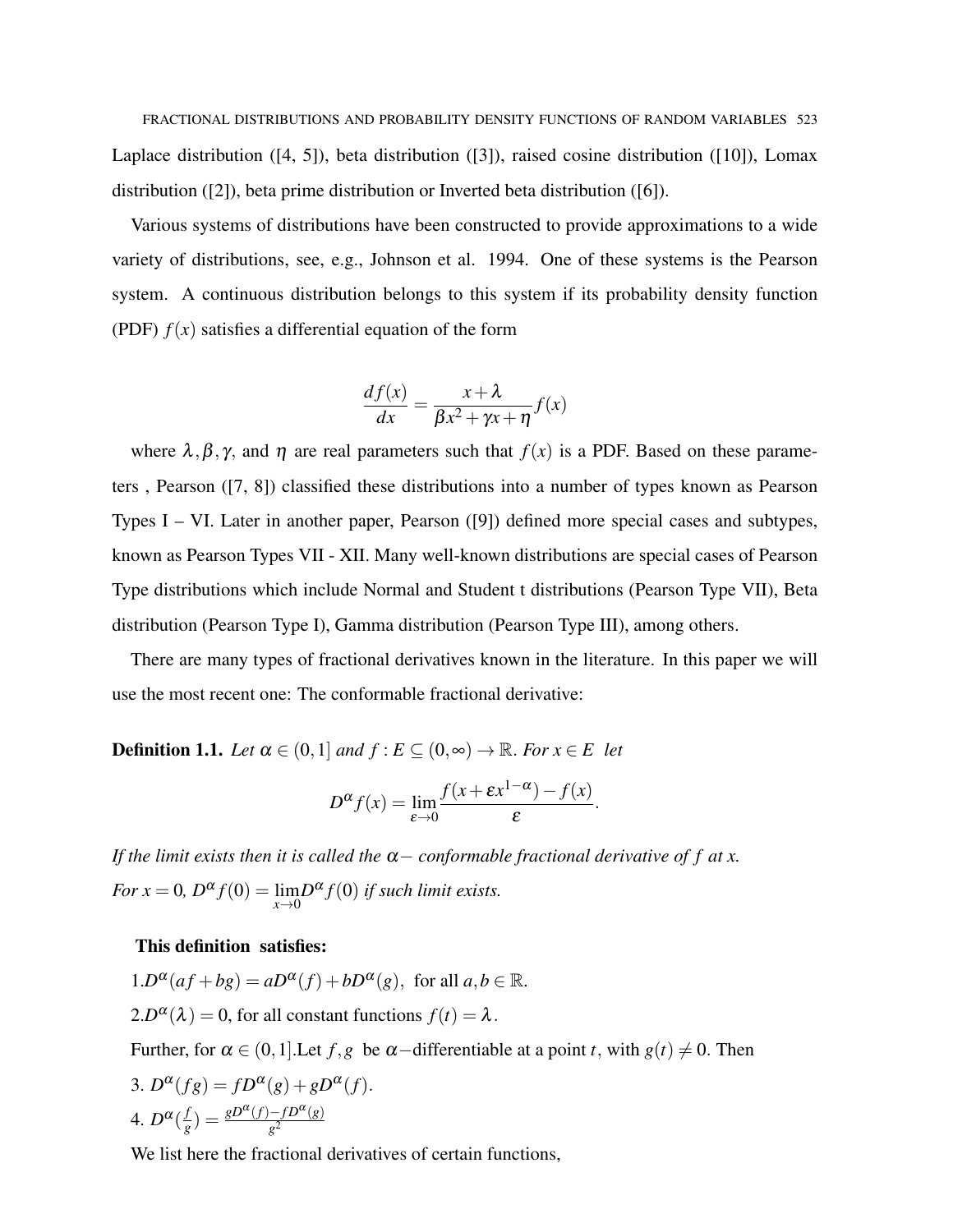(1) 
$$
5.D^{\alpha}(t^{p}) = p t^{p-\alpha}
$$
.  
\n $6.D^{\alpha}(\sin \frac{1}{\alpha}t^{\alpha}) = \cos \frac{1}{\alpha}t^{\alpha}$ .  
\n $7.D^{\alpha}(\cos \frac{1}{\alpha}t^{\alpha}) = -\sin \frac{1}{\alpha}t^{\alpha}$ .  
\n $8.D^{\alpha}(e^{\frac{1}{\alpha}t^{\alpha}}) = e^{\frac{1}{\alpha}t^{\alpha}}$ .

By letting  $\alpha = 1$  in these derivatives, we get the corresponding ordinary derivatives.

One should notice that a function could be  $\alpha$  –conformable differentiable at a point but not differentiable. For example, take  $f(t) = 2$ √ *t*. Then  $D_{\frac{1}{2}}(f)(t) = 1$ . Hence  $D_{\frac{1}{2}}(f)(0) = 1$ . But  $D_1(f)(0)$  does not exist. This is not the case for the known classical fractional derivatives.

For more on fractional calculus and its applications we refer to [11] to [15].

## 2. FRACTIONAL DISTRIBUTIONS

In this section we introduce many fractional distributions that can be used in many applications in probability and applied sciences.

#### (1)  $\alpha$ - Chi-Square Distribution

Consider the following conformable differential equation

$$
2x^{\alpha}D^{\alpha}y + (-k + x^{\alpha} + 2)y = 0, \qquad \text{where } 0 < \alpha < 1, k > 2(1 - \alpha), x > 0
$$

If y has ordinary derivative  $y'$  with respect to x, then the above equation is equivalent to the ordinary differential equation

$$
2x^{\alpha}x^{1-\alpha}y' + (-k + x^{\alpha} + 2)y = 0
$$

Thus,

$$
\frac{y'}{y} = \frac{k - x^{\alpha} - 2}{2x^{\alpha}} = \frac{k - 2}{2x} - \frac{x^{\alpha - 1}}{2}
$$
  
ln y =  $\frac{k - 2}{2}$  ln x -  $\frac{x^{\alpha}}{2\alpha}$  + c  
y =  $Ax^{(k/2)-1}e^{-x^{\alpha}/2\alpha}$ , where  $A = e^{c} > 0$ 

Set  $f_{\alpha}(x) = Ax^{(k/2)-1}e^{-x^{\alpha}/2\alpha}$ . For  $f_{\alpha}(x)$  to be a conformable probability distribution function (CPDF) with support  $(0, \infty)$ , we need  $\int_0^\infty f_\alpha(x) d^\alpha x = 1$ .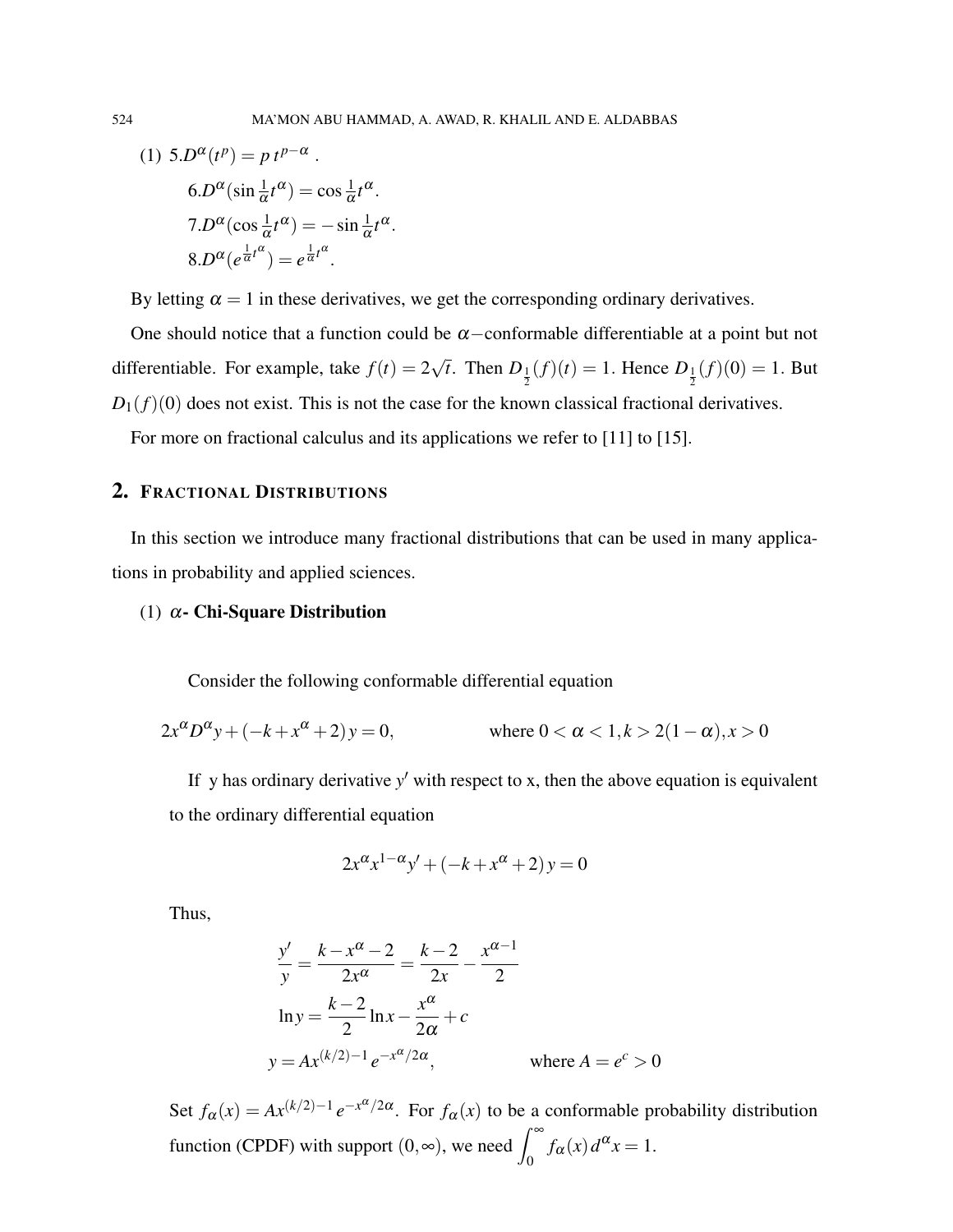Thus,

$$
A = \frac{1}{2^{((k-2)/2\alpha)+1} \alpha^{(k-2)/2\alpha} \Gamma\left(\frac{k-2}{2\alpha}+1\right)} \quad , k > 2(1-\alpha).
$$

Hence,

$$
f_{\alpha}(x) = \frac{1}{2^{((k-2)/2\alpha)+1} \alpha^{(k-2)/2\alpha} \Gamma\left(\frac{k-2}{2\alpha}+1\right)} x^{(k/2)-1} e^{-x^{\alpha}/2\alpha},
$$
  

$$
x > 0, \alpha \in (0,1), k > 2(1-\alpha).
$$

Consequently,

$$
\lim_{\alpha \to 1^{-}} f_{\alpha}(x) = \frac{1}{2^{(k/2)} \Gamma\left(\frac{k}{2}\right)} x^{(k/2)-1} e^{-x/2}, \qquad x > 0, k > 0.
$$

This is the PDF of a gamma distribution that is denoted by *G k* 2  $\setminus$ ,2  $\setminus$ , so the CPDF  $f_\alpha(x)$  is a generalization of the PDF of a chi-square distribution with k degrees of freedom of  $\chi^2_k$ .

# (2)  $\alpha$ -Rayleigh Distribution

Consider the following conformable differential equation

$$
\sigma^2 x^{\alpha} D^{\alpha} y + (x^{2\alpha} - \sigma^2) y = 0, 0 < \alpha < 1, \sigma > 0
$$

So,

$$
\frac{y'}{y} = \frac{1}{x} - \frac{x^{2\alpha - 1}}{\sigma^2}
$$
  
ln y = ln x -  $\frac{x^{2\alpha}}{2\alpha\sigma^2}$  + c  
y = Ax e<sup>-x<sup>2\alpha</sup>/2\alpha\sigma^2</sup>

Set  $f_{\alpha}(x) = Ax e^{-x^{2\alpha}/2\alpha\sigma^2}$ , where  $A = e^c > 0$ ,  $x > 0$ . For  $f_{\alpha}(x)$  to be a CPDF. we need  $\int^{\infty}$  $\int_0^L f_\alpha(x) d^\alpha x = 1.$ Thus,  $A = \frac{\alpha}{\alpha}$  $(1+\alpha$  $\setminus$ 

 $2\alpha$ 

2 $^{1/2((1/\alpha)-1)}$   $(\alpha\sigma^2)^{(1+\alpha)/2\alpha}$  Γ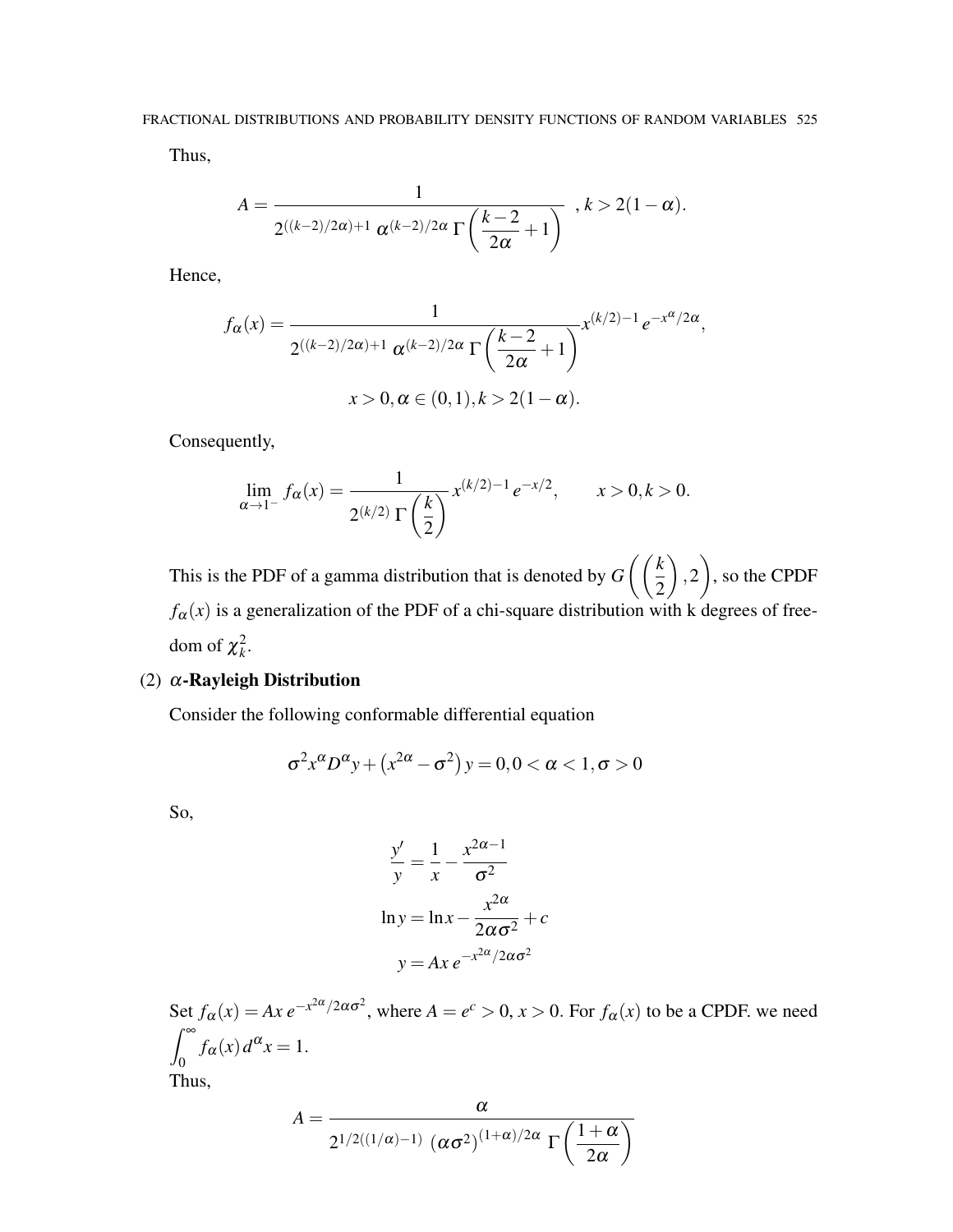Hence,

$$
f_{\alpha}(x) = \frac{\alpha}{2^{1/2((1/\alpha)-1)} (\alpha \sigma^2)^{(1+\alpha)/2\alpha} \Gamma\left(\frac{1+\alpha}{2\alpha}\right)} x e^{-x^{2\alpha}/2\alpha \sigma^2}
$$

Consequently,

$$
\lim_{\alpha \to 1^-} f_{\alpha}(x) = \frac{1}{\sigma^2} x e^{(-x^2/2\sigma^2)}.
$$

This is the PDF of Rayleigh distribution, so the CPDF  $f_\alpha(x)$  is a generalization of the PDF of Rayleigh distribution.

### (3)  $\alpha$ -Inverse-Gamma Distribution

Consider the following conformable differential equation

$$
x^{2\alpha}D^{\alpha}y + (bx^{\alpha} - \beta + x^{\alpha})y = 0
$$

So,

$$
\frac{y'}{y} = \frac{\beta}{x^{\alpha+1}} - \frac{b+1}{x}
$$
  
\n
$$
\ln y = \frac{-\beta}{\alpha x^{\alpha}} - (b+1) - (b+1)\ln x
$$
  
\n
$$
y = Ax^{-(b+1)} e^{-\beta/(\alpha x^{\alpha})}
$$

Set  $f_{\alpha}(x) = Ax^{-(b+1)} e^{-\beta/(\alpha x^{\alpha})}$ , where  $A = e^{c} > 0$ . For  $f_{\alpha}(x)$  to be a CPDF, we need  $\int^{\infty}$  $\int_0^L f_\alpha(x) d^\alpha x = 1.$ Thus,  $(1 + 1)$ /

$$
A = \frac{\alpha^2 \left(\frac{\beta}{\alpha}\right)^{(b+1)/\alpha}}{\beta \Gamma\left(\frac{b-\alpha-1}{\alpha}\right)} \quad , b > \alpha+1
$$

Hence,

$$
f_{\alpha}(x) = \frac{\alpha^2 \left(\frac{\beta}{\alpha}\right)^{(b+1)/\alpha}}{\beta \Gamma \left(\frac{b-\alpha+1}{\alpha}\right)} x^{-(b+1)} e^{-\beta/(\alpha x^{\alpha})}
$$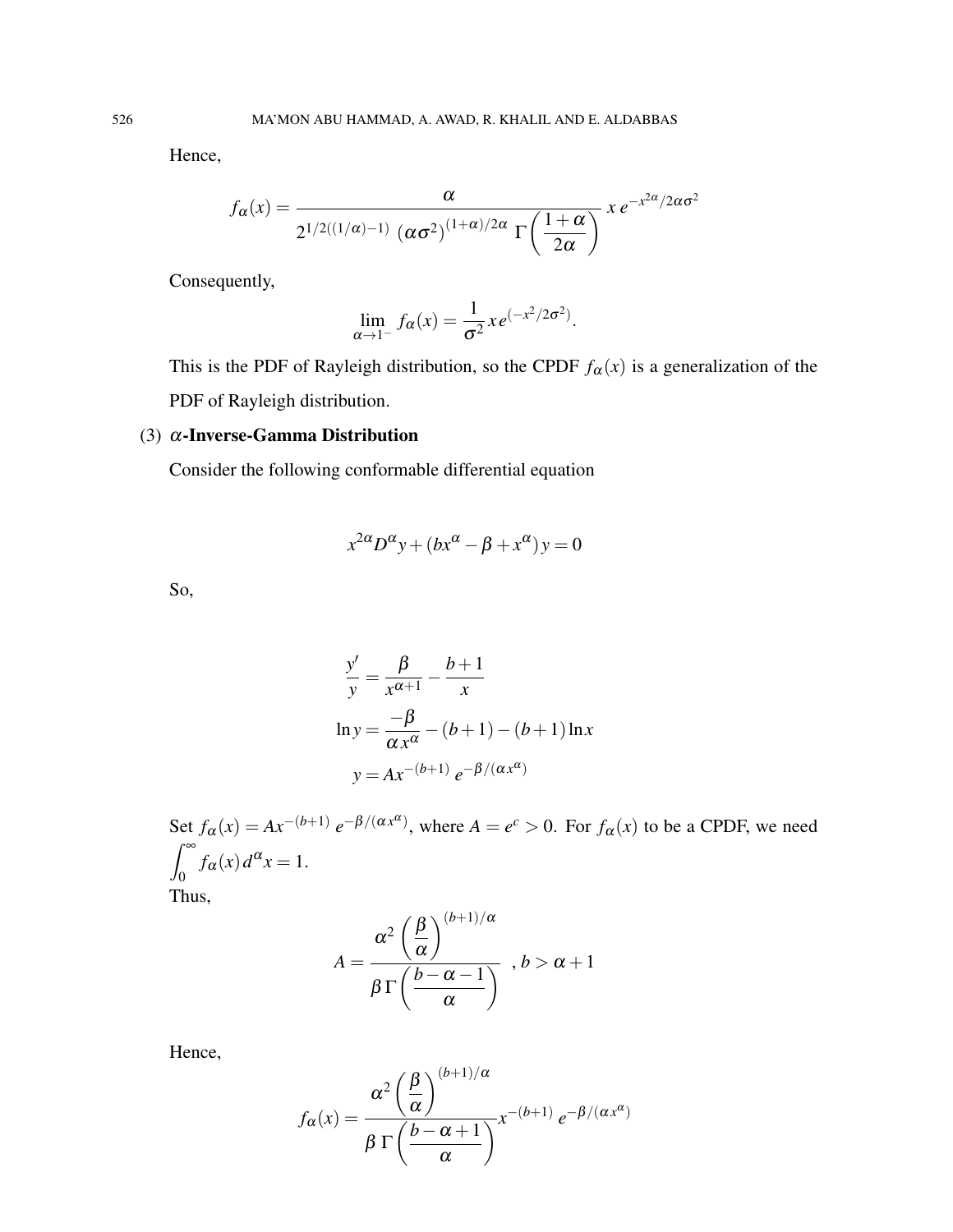Consequently,

$$
\lim_{\alpha \to 1^-} f_{\alpha}(x) = \frac{\beta^b}{\Gamma(b)} x^{-(b+1)} e^{-\beta/x}.
$$

This is the PDF of Inverse Gamma distribution. So, the CPDF  $f_{\alpha}(X)$  is a generalization of the PDF of Inverse Gamma distribution.

## (4)  $\alpha$ - Gamma Distribution

Consider the following conformable differential equation

$$
x^{\alpha}D^{\alpha}y + (-k+1 + \theta x^{\alpha})y = 0
$$
  

$$
xy' = ((k-1) - \theta x^{\alpha})y
$$

So,

$$
\frac{y'}{y} = \frac{k-1}{x} - \theta x^{\alpha-1}
$$
  
\n
$$
\ln y = (k-1)\ln x - \frac{\theta}{\alpha}x^{\alpha} + c
$$
  
\n
$$
y = Ax^{k-1} e^{-(\theta x^{\alpha})/\alpha}, \qquad \text{where } A = e^c > 0
$$

Set  $f_\alpha(x) = Ax^{k-1} e^{-(\theta x^\alpha)/\alpha}$ . In order for  $f_\alpha(x)$  to be a CPDF, we need  $\int_0^\infty f_\alpha(x) d^\alpha x =$ 1.

Hence,

$$
A = \frac{\theta}{\left(\frac{\theta}{\alpha}\right)^{(1-k)/\alpha} \Gamma\left(\frac{k+\alpha-1}{\alpha}\right)}
$$
,  $k > 1-\alpha$ 

Thus,

$$
f_{\alpha}(x) = \frac{\theta x^{k-1} e^{(-\theta x^{\alpha})/\alpha}}{\left(\frac{\theta}{\alpha}\right)^{(1-k)/\alpha} \Gamma\left(\frac{k+\alpha-1}{\alpha}\right)}
$$

Consequently,

$$
\lim_{\alpha \to 1^-} f_{\alpha}(x) = \frac{x^{k-1} e^{-\theta x}}{\theta^{-k} \Gamma(k)}.
$$

This is the PDF of Gamma distribution with parameters *k* and  $\frac{1}{\theta}$ . So, the CPDF  $f_\alpha(X)$  is a generalization of the PDF of two parameters Gamma distribution.

Special case : If  $k = 1$ , then  $f_{\alpha}(x) = \theta e^{(-\theta x^{\alpha})/\alpha}$ , which is called  $\alpha$ -exponential distribution.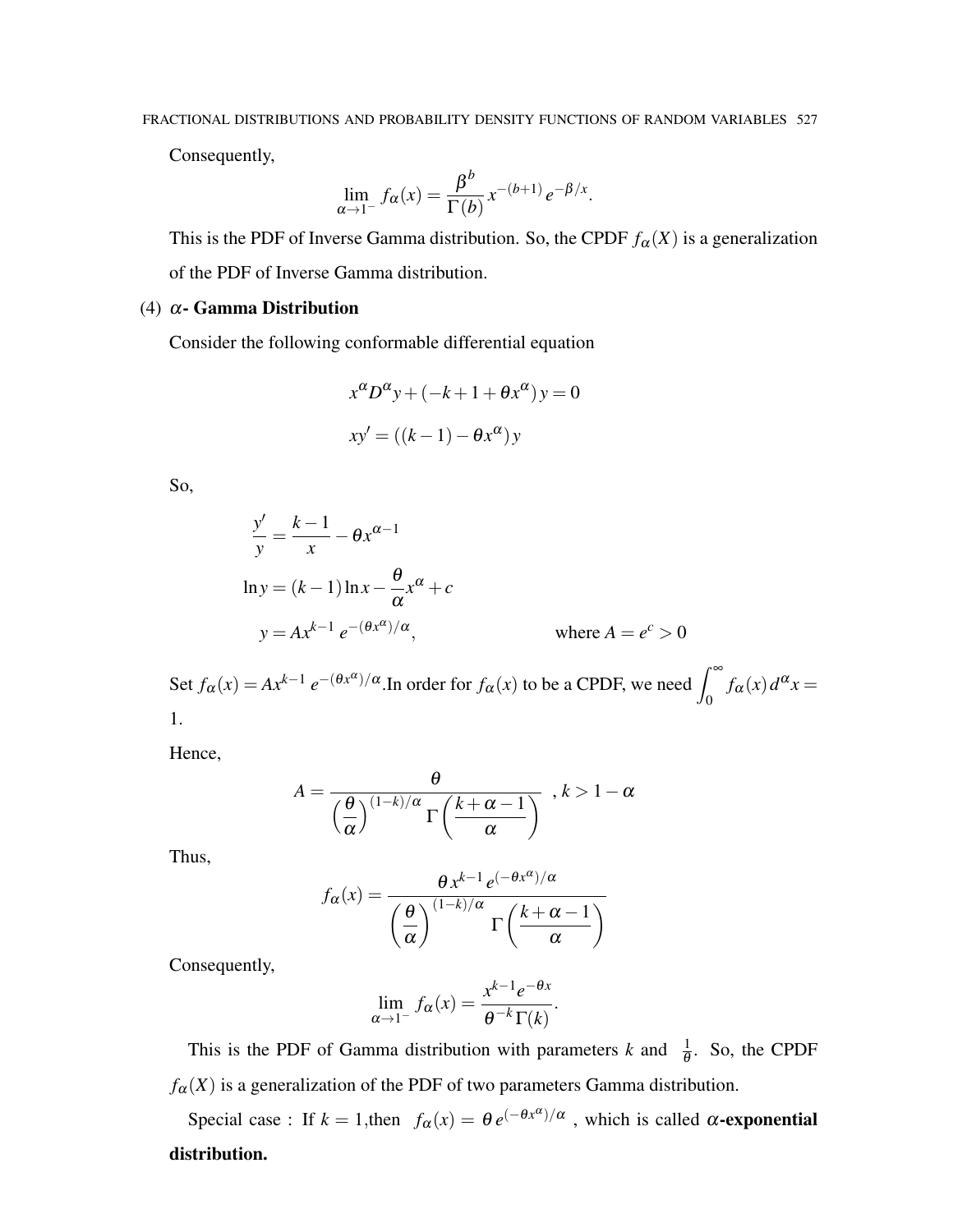Since  $\lim_{\alpha \to 1^-} f_\alpha(x) = \theta e^{-\theta x}$ , is the PDF of exponential distribution with parameter θ.

## (5) α-Nagakami Distribution

Consider the following conformable differential equation

$$
bx^{\alpha}D^{\alpha}y + (2mx^{2\alpha} - 2mb + b)y = 0, x > 0, m > = \frac{1}{2}
$$

Then,

$$
bx \frac{y'}{y} = b(2m - 1) - 2mx^{2\alpha}
$$
  
\n
$$
\frac{y'}{y} = \frac{2m - 1}{x} - \frac{2m}{b}x^{2\alpha - 1}
$$
  
\n
$$
\ln y = (2m - 1)\ln x - \frac{m}{b\alpha}x^{2\alpha} + c
$$
  
\n
$$
y = Ax^{2m-1}e^{(-m/(b\alpha))x^{2\alpha}}, \qquad \text{where } A = e^c > 0
$$

Set  $f_\alpha(x) = Ax^{2m-1}e^{(-m/(b\alpha))x^\alpha}$ . In order for  $f_\alpha(x)$  to be a CPDF, we need  $\int^{\infty}$  $\int_0^L f_\alpha(x) d^\alpha x = 1.$ Hence,

$$
A = \frac{2\alpha}{\left(\frac{m}{b\alpha}\right)^{(2m+\alpha-1)/2\alpha} \Gamma\left(\frac{2m+\alpha-1}{2\alpha}\right)}, m > \frac{1-\alpha}{2}
$$

Thus,

$$
f_{\alpha}(x) = \frac{2\alpha}{\left(\frac{m}{b\alpha}\right)^{(2m+\alpha-1)/2\alpha} \Gamma\left(\frac{2m+\alpha-1}{2\alpha}\right)} x^{2m-1} e^{-mx^{2\alpha}/(b\alpha)},
$$
  
where  $x > 0, 0 < \alpha < 1, m > \frac{1-\alpha}{2}$ .

Consequently,

$$
\lim_{\alpha \to 1^-} f_{\alpha}(x) = \frac{2 x^{2m-1} e^{-mx^2/b}}{\left(\frac{m}{b}\right)^m \Gamma(m)}.
$$

This is the PDF of Nagakami distribution. So the CPDF  $f_\alpha(x)$  is a generalization of the PDF of Nagakami distribution.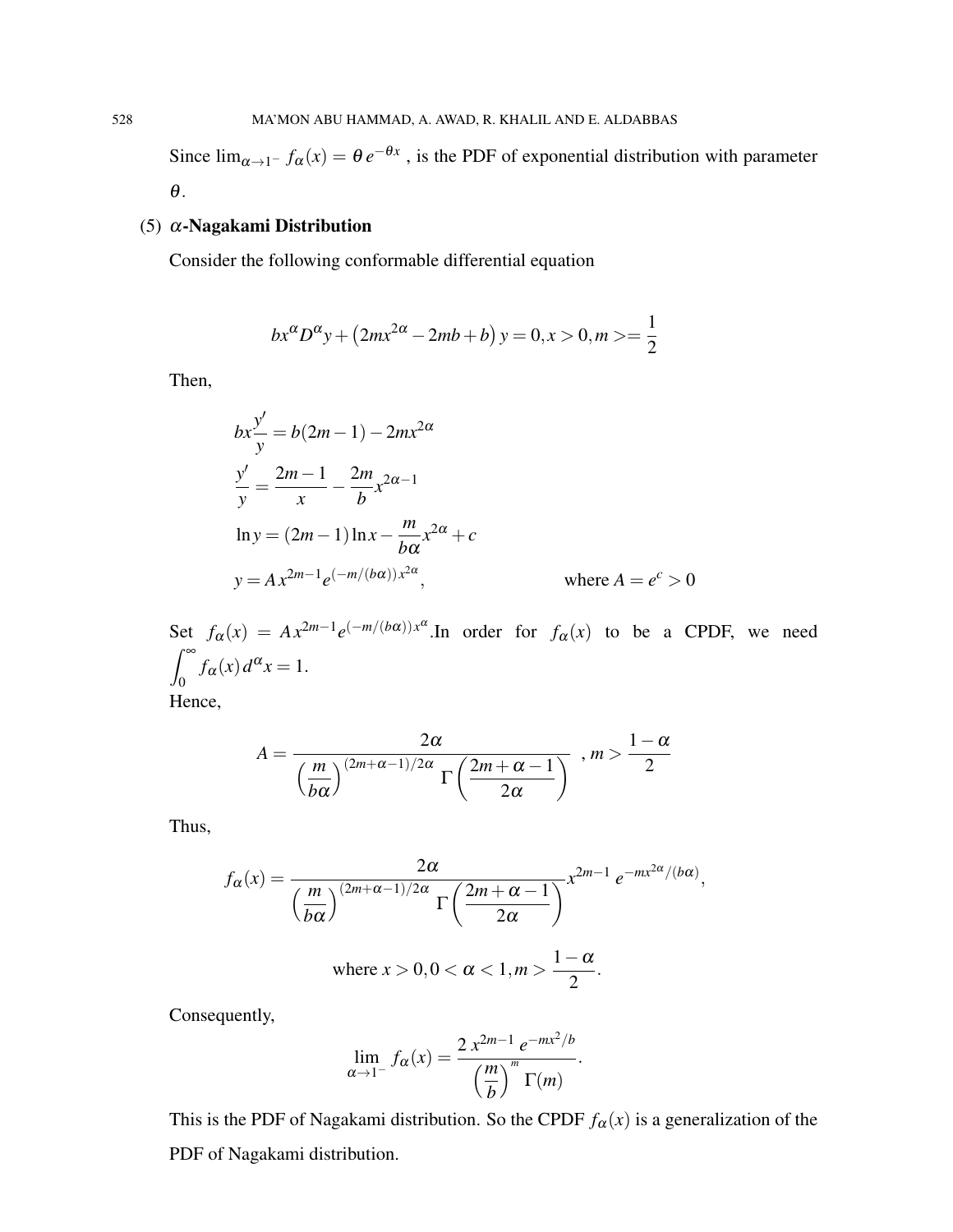### (6) α-Arcsine Distribution

Consider the following conformable differential equation

$$
2(1 - x^{\alpha}) x^{\alpha} D^{\alpha} y - (2\alpha x^{\alpha} - \alpha) y = 0
$$

Then,

$$
\frac{y'}{y} = \frac{2\alpha x^{\alpha} - \alpha}{2x(1 - x^{\alpha})}
$$
\n
$$
\frac{y'}{y} = \frac{-\alpha}{2x} + \frac{\alpha x^{\alpha - 1}}{2(1 - x^{\alpha})}
$$
\n
$$
\ln y = -\frac{\alpha}{2} \ln x - \frac{1}{2} \ln (1 - x^{\alpha}) + c
$$
\n
$$
\ln y = \frac{-1}{2} \ln \left( x^{\alpha} (1 - x^{\alpha}) \right) + c, \qquad x \in (0, 1)
$$
\n
$$
y = \frac{A}{\sqrt{\left( x^{\alpha} (1 - x^{\alpha}) \right)}}, \qquad \text{where } A = e^{c} > 0.
$$

Set 
$$
f_{\alpha}(x) = \frac{A}{\sqrt{(x^{\alpha}(1 - x^{\alpha}))}}
$$
. In order for  $f_{\alpha}(x)$  to be a CPDF, we need  $\int_0^1 f_{\alpha}(x) d^{\alpha}x = 1$ .

Hence,

$$
A=\frac{\alpha}{\pi}
$$

Thus,

$$
f_{\alpha}(x) = \frac{\alpha}{\pi \sqrt{(x^{\alpha} (1 - x^{\alpha}))}}, \quad \text{where } 0 < x < 1, 0 < \alpha < 1.
$$

Consequently,

$$
\lim_{\alpha \to 1^-} f_{\alpha}(x) = \frac{1}{\pi \sqrt{x(1-x)}}.
$$

This is the PDF of Arcsine distribution. So the CPDF  $f_\alpha(x)$  is a generalization of the PDF of Arcsine distribution.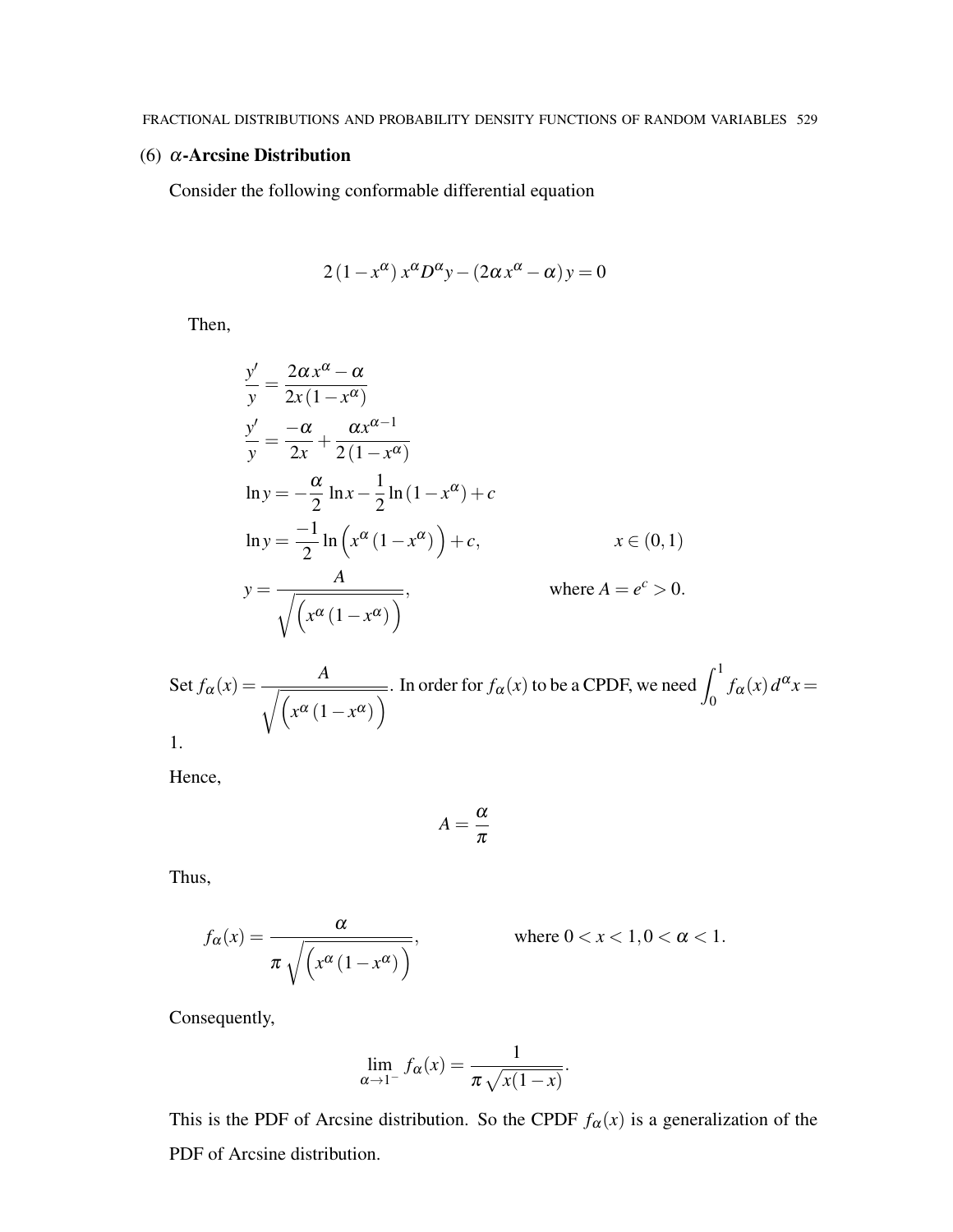#### (7) α- Beta Distribution

Consider the following conformable differential equation

$$
(1 - x^{\alpha}) x^{\alpha} D^{\alpha} y - (\alpha(b - 1) - \alpha(b + \beta - 2) x^{\alpha}) y = 0, \ 0 < x < 1
$$

Then,

$$
\frac{y'}{y} = \frac{\alpha(b-1)}{x(1-x^{\alpha})} - \frac{\alpha(b+\beta-2)x^{\alpha-1}}{1-x^{\alpha}}
$$
  
\nSo,  
\n
$$
\frac{y'}{y} = \frac{\alpha(b-1)}{x} + \frac{\alpha(b-1)x^{\alpha-1}}{1-x^{\alpha}} - \frac{\alpha(b+\beta-2)x^{\alpha-1}}{1-x^{\alpha}}
$$
  
\n
$$
\ln y = \alpha(b-1)\ln x - (b-1)\ln(1-x^{\alpha}) + (b+\beta-2)\ln(1-x^{\alpha}) + c
$$
  
\n
$$
\ln y = \alpha(b-1)\ln x + (\beta-1)\ln(1-x^{\alpha}) + c
$$
  
\n
$$
y = A(x^{\alpha})^{b-1} (1-x^{\alpha})^{\beta-1}, \qquad \text{where } A = e^{c} > 0
$$

Set  $f_\alpha(x) = A(x^\alpha)^{b-1} (1-x^\alpha)^{\beta-1}$ .In order for  $f_\alpha(x)$  to be a CPDF, we need  $\int_1^1$  $\int_0^L f_\alpha(x) d^\alpha x = 1.$ Hence,

$$
A = \frac{\alpha \Gamma(b + \beta)}{\Gamma(b) \Gamma(\beta)}
$$

Thus,

$$
f_{\alpha}(x) = \frac{\alpha \Gamma(b+\beta)}{\Gamma(b)\Gamma(\beta)} \left(x^{\alpha}\right)^{b-1} \left(1-x^{\alpha}\right)^{\beta-1}, \quad x \in (0,1), \alpha \in (0,1], b > 0, \beta > 0.
$$

Consequently,

$$
\lim_{\alpha \to 1^-} f_{\alpha}(x) = \frac{\Gamma(b+\beta)}{\Gamma(b)\Gamma(\beta)} x^{b-1} (1-x)^{\beta-1}.
$$

This is the PDF of Beta $(b, \beta)$  distribution. So the CPDF  $f_{\alpha}(x)$  is a generalization of the PDF of Beta $(b, \beta)$  distribution.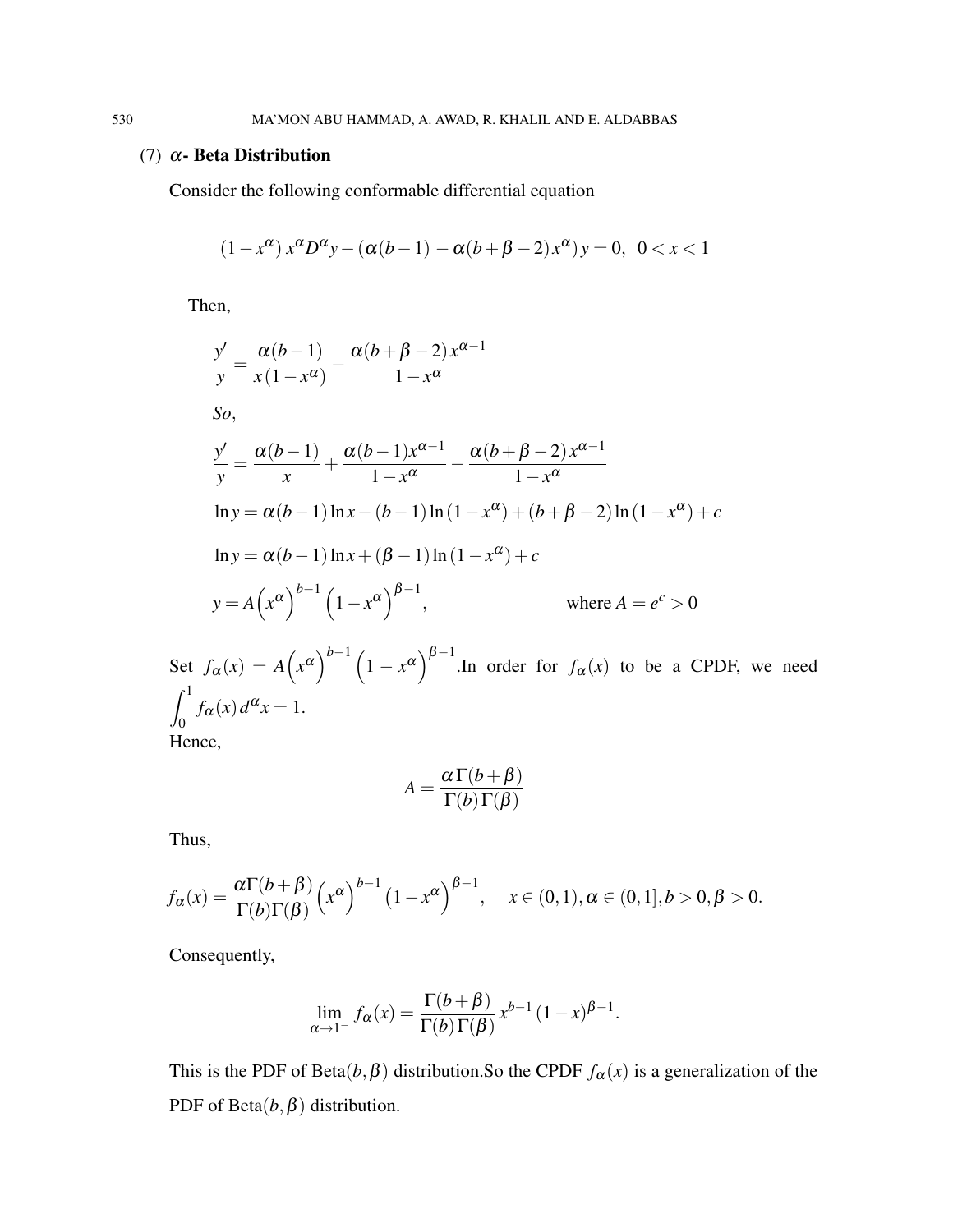*Remark.* Notice that by letting  $b = \frac{1}{2}$  $\frac{1}{2}$  and  $\beta = \frac{1}{2}$  $\frac{1}{2}$  in the  $\alpha$ -Beta Distribution above, we get that the  $\alpha$ -Arcsine distribution is a special case of the  $\alpha$ -Beta distribution, since

$$
f_{\alpha}(x) = \frac{\alpha \Gamma(1)}{\Gamma(1/2)\Gamma(\frac{1}{2})} \left(x^{\alpha}\right)^{\frac{-1}{2}} \left(1 - x^{\alpha}\right)^{\frac{-1}{2}} = \frac{\alpha}{\pi \sqrt{\left(x^{\alpha}\left(1 - x^{\alpha}\right)\right)}}
$$

### (8) α- Levy Distribution

Consider the following conformable differential equation

$$
2(x^{\alpha} - \mu)^{2} D^{\alpha} y + \alpha (3x^{\alpha} - c - 3\mu) y = 0, x > \mu, c > 0
$$

$$
\frac{y'}{y} = \frac{\alpha(c+3\mu)x^{\alpha-1}}{2(x^{\alpha}-\mu)^2} - \frac{3\alpha x^{2\alpha-1}}{2(x^{\alpha}-\mu)^2}
$$

*Hence*,

$$
\ln y = \frac{-(c+3\mu)}{2(x^{\alpha} - \mu)} - \frac{3}{2}\ln(x^{\alpha} - \mu) + \frac{3\mu}{2(x^{\alpha} - \mu)} + d
$$
  
\n
$$
\ln y = \frac{-c}{2(x^{\alpha} - \mu)} - \frac{3}{2}\ln(x^{\alpha} - \mu) + d
$$
  
\n
$$
y = A \frac{e^{-c/2(x^{\alpha} - \mu)}}{(x^{\alpha} - \mu)^{3/2}}, \qquad \text{where } A = e^{d} > 0.
$$

Set  $f_{\alpha}(x) = A$  $e^{-c/2(x^{\alpha}-\mu)}$  $\frac{e^{-c/2(x^{\alpha}-\mu)}}{(x^{\alpha}-\mu)^{3/2}}$ . In order for  $f_{\alpha}(x)$  to be a CPDF, we need  $\int_{\mu}^{\infty} f_{\alpha}(x) d^{\alpha}x = 1$ . Hence, √

$$
A = \frac{\alpha \sqrt{c}}{\sqrt{2\pi}}
$$

Thus,

$$
f_{\alpha}(x) = \frac{\alpha \sqrt{c}}{\sqrt{2\pi}} \frac{e^{-c/2(x^{\alpha} - \mu)}}{\sqrt{\left(x^{\alpha} (1 - x^{\alpha})\right)}}, \qquad \text{where } x \ge \mu, \alpha \in (0, 1], c > 0
$$

Consequently,

$$
\lim_{\alpha \to 1^-} f_{\alpha}(x) = \frac{\sqrt{c}}{\sqrt{2\pi}} \frac{e^{-c/2(x-\mu)}}{\sqrt{\left(x(1-x)\right)}}.
$$

This is the PDF of Levy distribution. So the CPDF  $f_\alpha(x)$  is a generalization of the PDF of Levy distribution.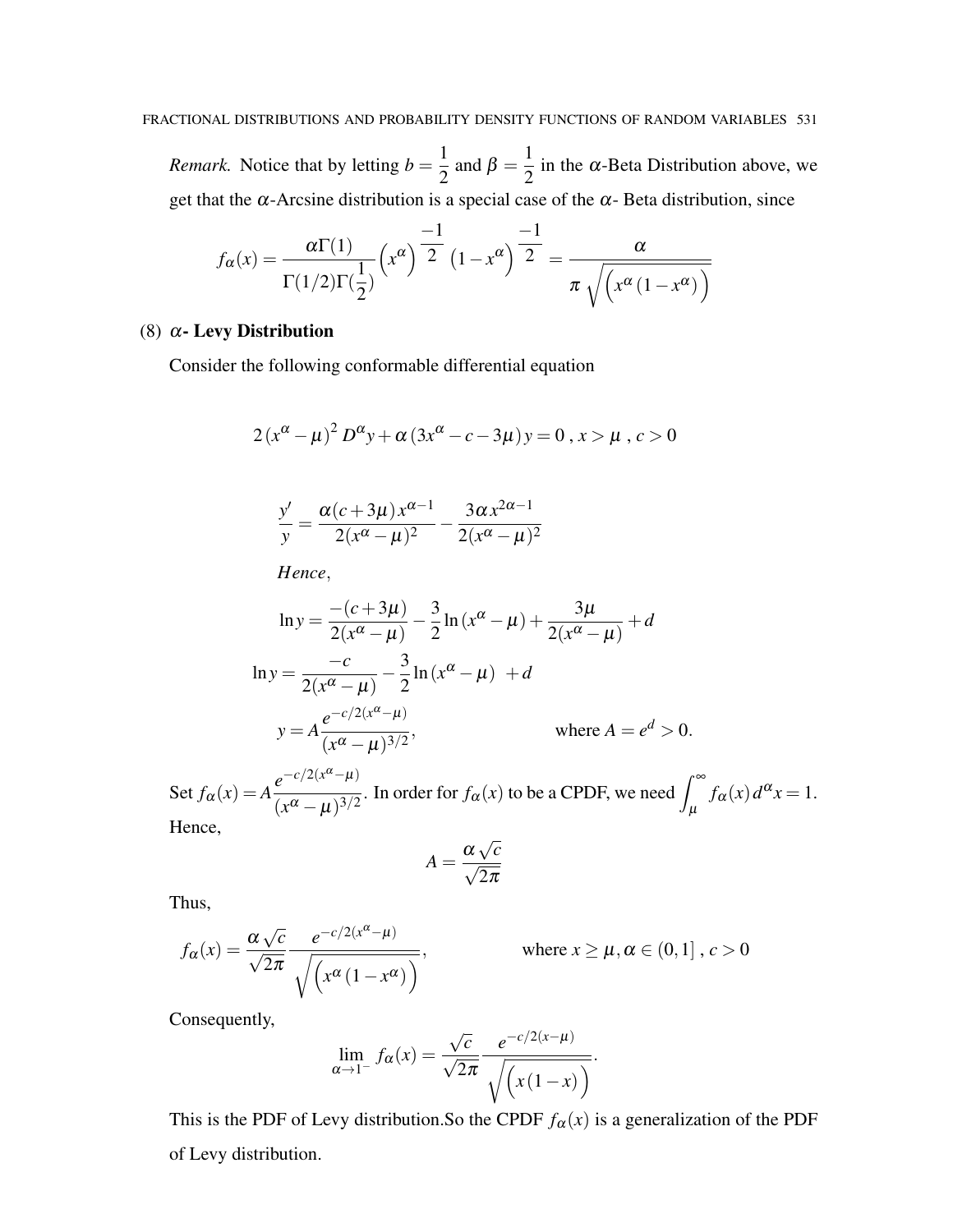### (9) Beta- Prime Distribution

Consider the following conformable differential equation

$$
x^{\alpha} (x^{\alpha} + 1) D^{\alpha} y + (-\alpha b + \alpha + \alpha x^{\alpha} (\beta + 1)) y = 0
$$
  

$$
x^{\alpha} (x^{\alpha} + 1) x^{1-\alpha} y' + (-\alpha b + \alpha + \alpha x^{\alpha} (\beta + 1)) y = 0
$$

$$
\frac{y'}{y} = \frac{\alpha(b-1)}{x(x^{\alpha}+1)} - \frac{\alpha(\beta+1)x^{\alpha-1}}{(x^{\alpha}+1)}
$$

*Hence*,

$$
\frac{y'}{y} = \frac{\alpha(b-1)}{x} + \frac{\alpha(1-b)x^{\alpha-1}}{(x^{\alpha}+1)} - \frac{\alpha(\beta+1)x^{\alpha-1}}{(x^{\alpha}+1)}
$$
  
\n
$$
\ln y = \alpha(b-1)\ln x + (1-b)\ln(x^{\alpha}+1) - (\beta+1)\ln(x^{\alpha}+1) + c
$$
  
\n
$$
\ln y = (b-1)\ln x^{\alpha} + (-b-\beta)\ln(x^{\alpha}+1) + c
$$
  
\n
$$
y = A(x^{\alpha})^{b-1} (x^{\alpha}+1)^{-b-\beta}, \qquad \text{where } A = e^{c} > 0.
$$
  
\nSet  $f_{\alpha}(x) = A(x^{\alpha})^{b-1} (x^{\alpha}+1)^{-b-\beta}$ . In order for  $f_{\alpha}(x)$  to be a CPDF, we need  
\n
$$
\int_{0}^{\infty} f_{\alpha}(x) d^{\alpha}x = 1.
$$

Hence,

 $\int^{\infty}$ 

$$
A = \frac{\alpha \Gamma(b + \beta)}{\Gamma(b) \Gamma(\beta)}
$$

Thus,

$$
f_{\alpha}(x) = \frac{\alpha \Gamma(b+\beta)}{\Gamma(b)\Gamma(\beta)} \left(x^{\alpha}\right)^{b-1} \left(x^{\alpha}+1\right)^{-b-\beta}, \qquad x > 0, \alpha \in (0,1].
$$

Consequently,

$$
\lim_{\alpha \to 1^{-}} f_{\alpha}(x) = \frac{\Gamma(b+\beta)}{\Gamma(b)\,\Gamma(\beta)} x^{b-1} \left(x+1\right)^{-b-\beta}.
$$

This is the PDF of beta prime distribution. So the CPDF  $f_\alpha(x)$  is a generalization of the PDF of beta prime distribution.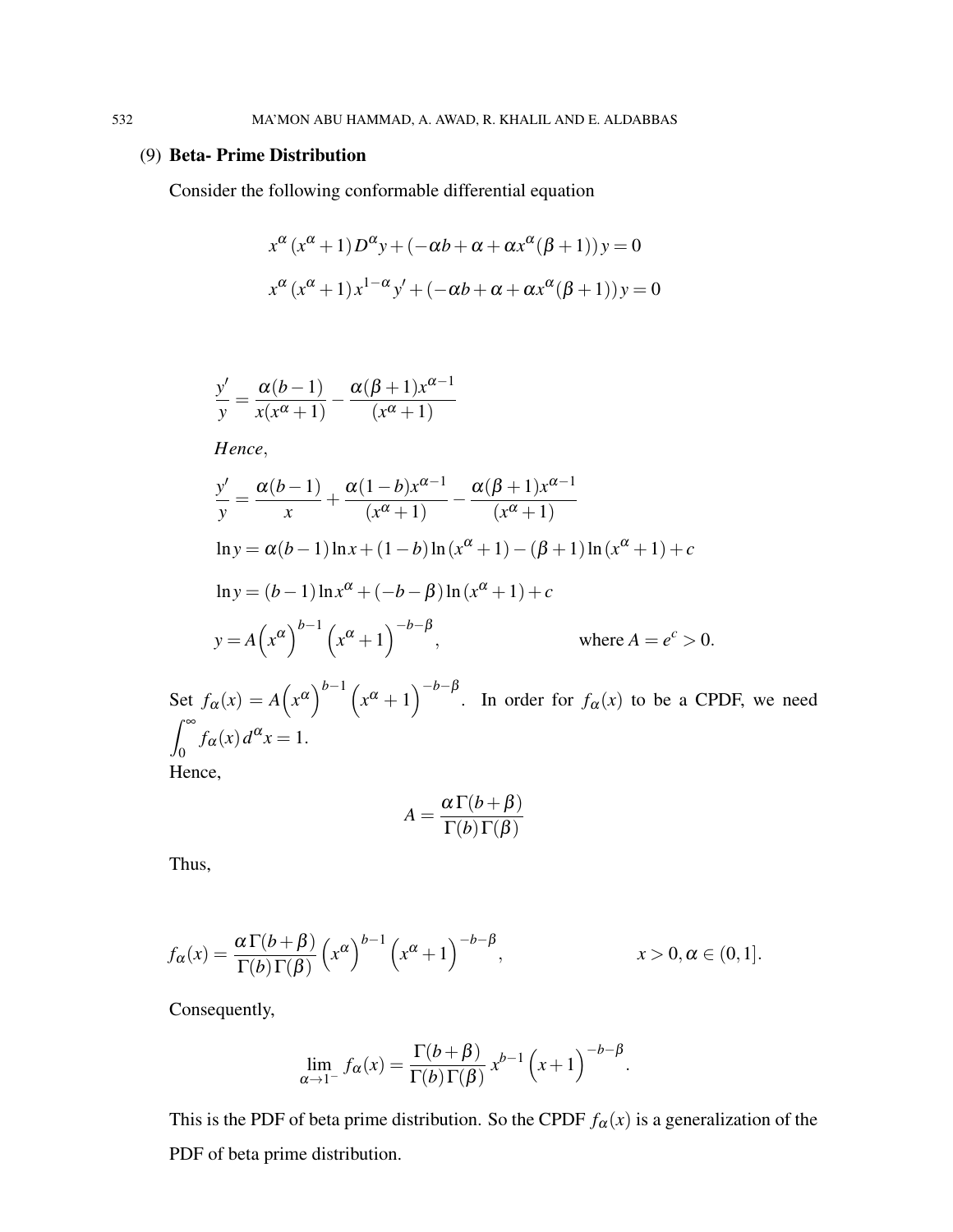#### (10)  $\alpha$ -Lomax Distribution

Consider the following conformable differential equation

$$
(\lambda + x^{\alpha})D^{\alpha}y + (b+1)y = 0
$$

$$
(\lambda + x^{\alpha})x^{1-\alpha}y' + (b+1)y = 0
$$

$$
\frac{y'}{y} = \frac{-(b+1)x^{\alpha-1}}{\lambda + x^{\alpha}}
$$
  
\n
$$
\ln y = \frac{-(b+1)}{\alpha} \ln \left(\lambda + x^{\alpha}\right) + c
$$
  
\n
$$
y = A\left(\lambda + x^{\alpha}\right)^{\left(-(b+1)/\alpha\right)}, \qquad \text{where } A = e^{c} > 0.
$$

Set  $f_\alpha(x) = A(\lambda + x^\alpha)^{(-(b+1)/\alpha)}$ . In order for  $f_\alpha(x)$  to be a CPDF, we need  $\int^{\infty}$  $\int_0^L f_\alpha(x) d^\alpha x = 1.$ Hence,

$$
A=\frac{1+b-\alpha}{\lambda^{(\alpha-b-1)/\alpha}}
$$

Thus,

$$
f_{\alpha}(x) = \frac{b - \alpha + 1}{\lambda} \left( 1 + \frac{x^{\alpha}}{\lambda} \right)^{(-(b+1)/\alpha)}, \qquad x \ge 0, \alpha \in (0, 1].
$$

Consequently,

$$
\lim_{\alpha \to 1^-} f_{\alpha}(x) = \frac{b}{\lambda} \left( 1 + \frac{x}{\lambda} \right)^{-(b+1)}.
$$

This is the PDF of lomax distribution. So the CPDF  $f_\alpha(x)$  is a generalization of the PDF of lomax distribution.

### CONFLICT OF INTERESTS

The author(s) declare that there is no conflict of interests.